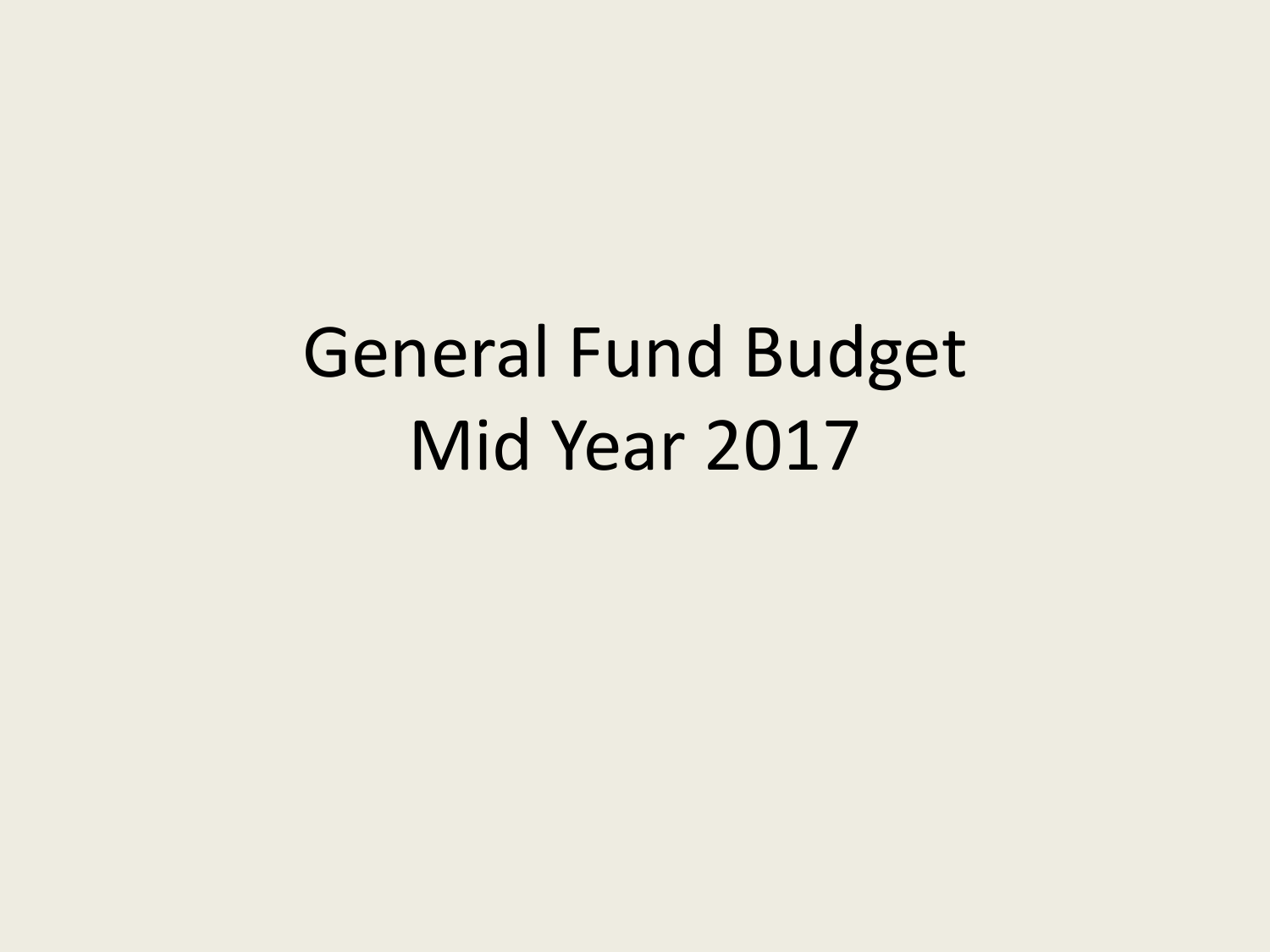## **General Fund 2017 Mid Year Status \$ Millions**

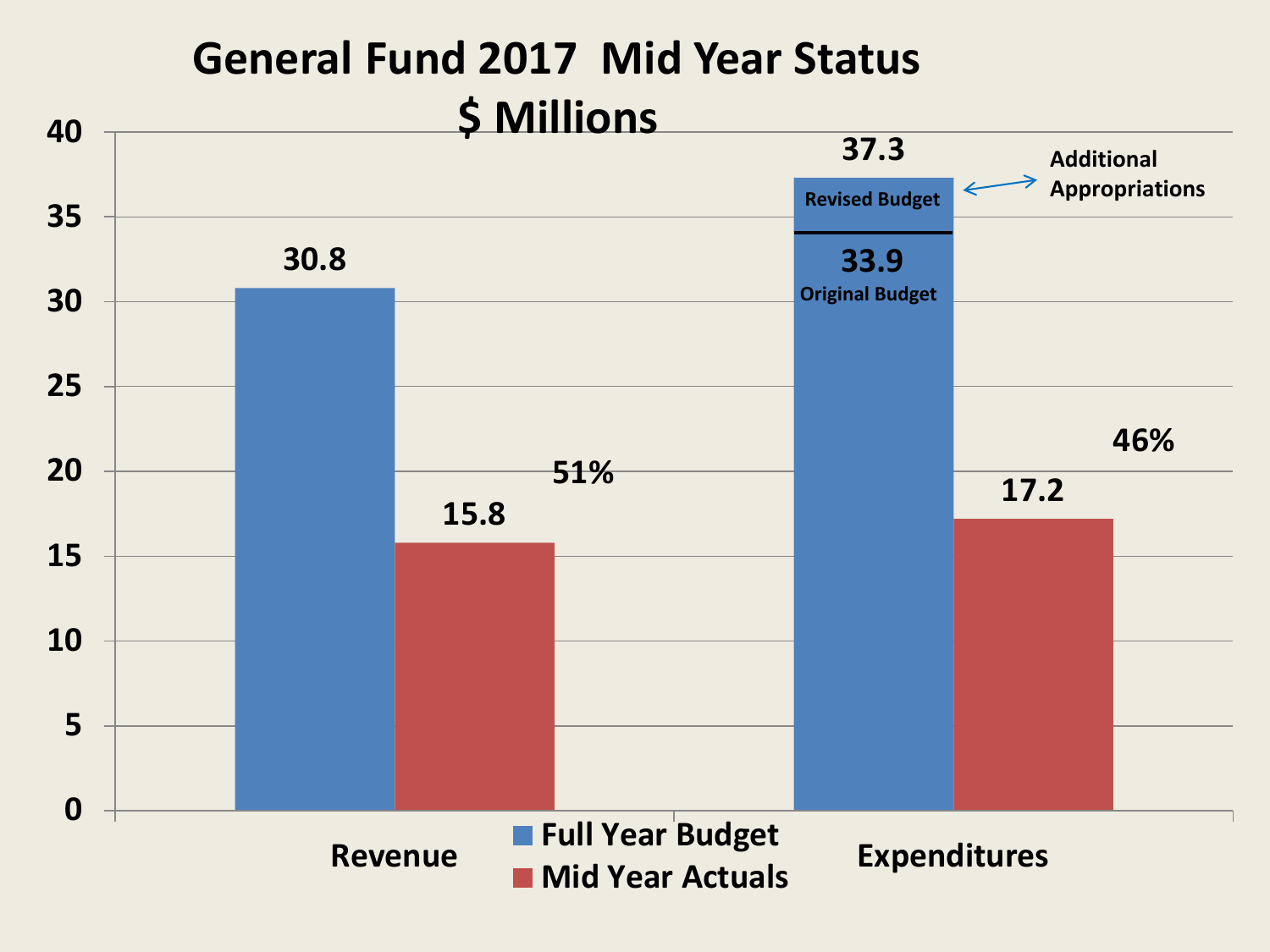# 2017 Major Additional Appropriations

| • Fire Vehicle                               |              | \$786,000   |
|----------------------------------------------|--------------|-------------|
| • Street Vehicles                            |              | \$206,300   |
| • Smart City                                 |              | \$675,000   |
| • ASCME Contract                             |              | \$149,000   |
| <b>HOJ</b>                                   | $\mathsf{S}$ | 58,000      |
| • Police Vehicles                            |              | \$64,000    |
| • Fire Station Concrete (Wall & Apron) \$    |              | 50,000      |
| Parks                                        |              | \$119,000   |
| <b>Total Major Additional Appropriations</b> |              | \$2,107,300 |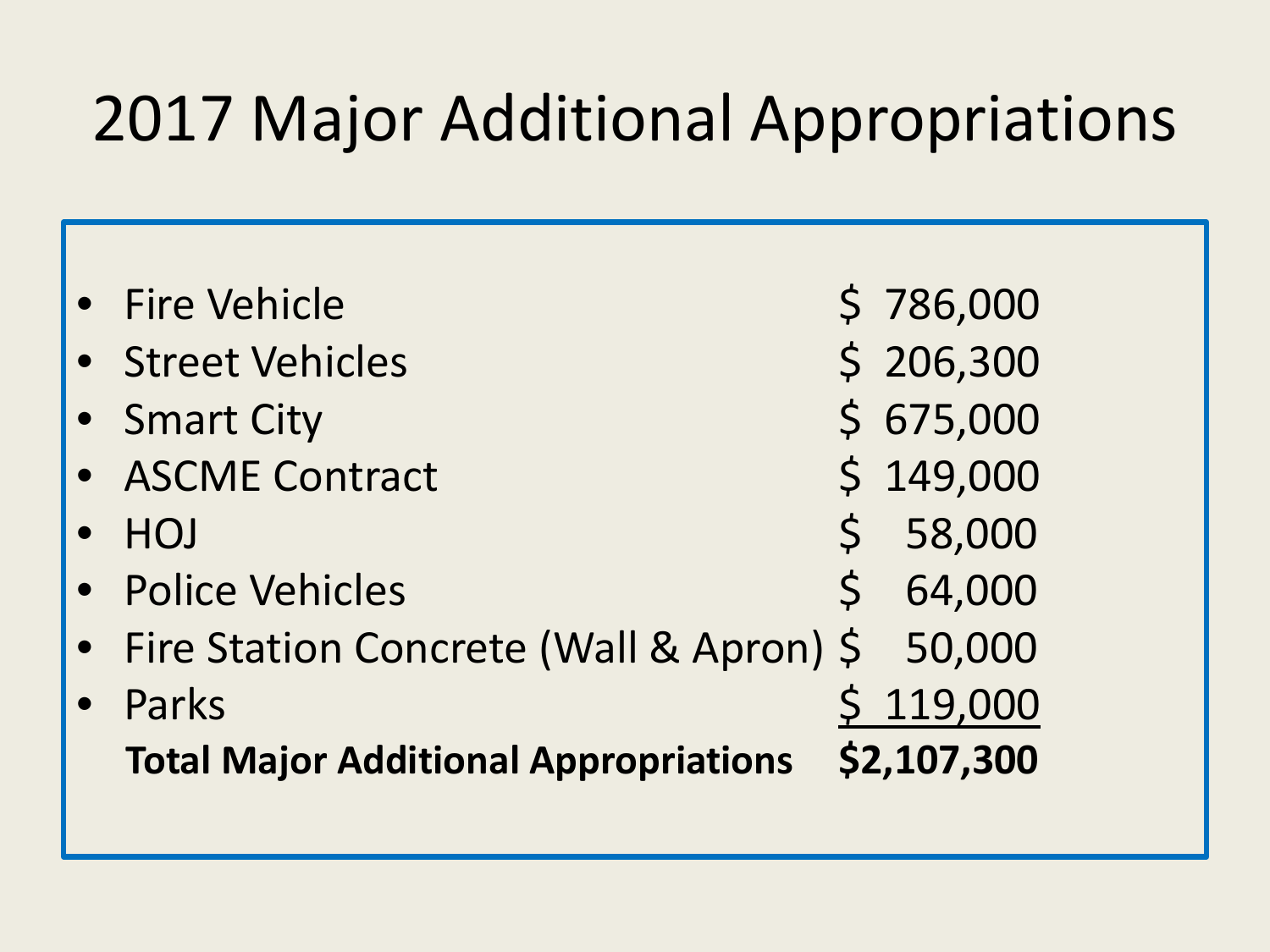#### **Historical General Fund Original Budget Estimates \$ Millions**

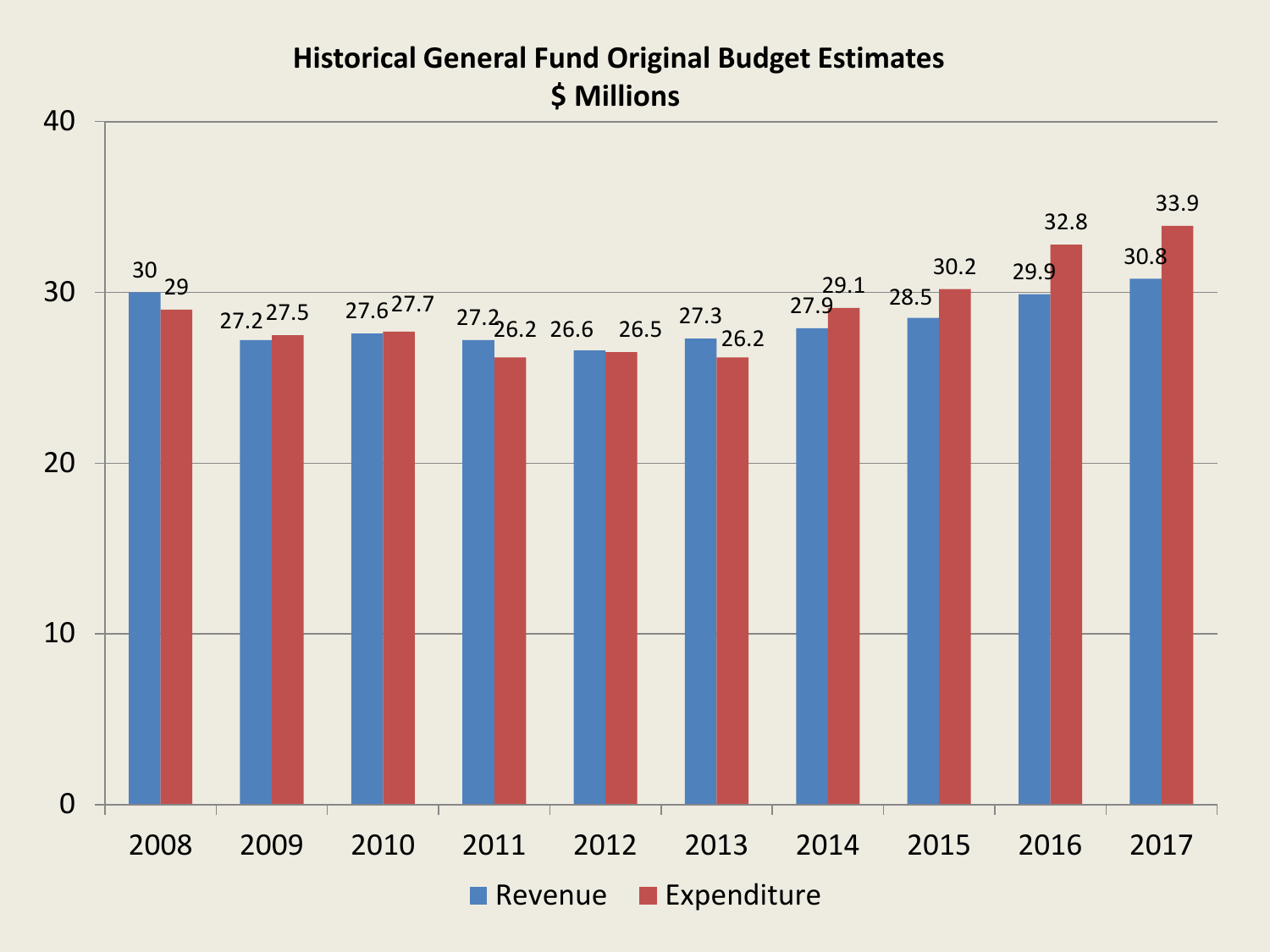#### **General Fund Budget Tight Spending Restraints Causes Historic Under Runs of 3% to 5%**

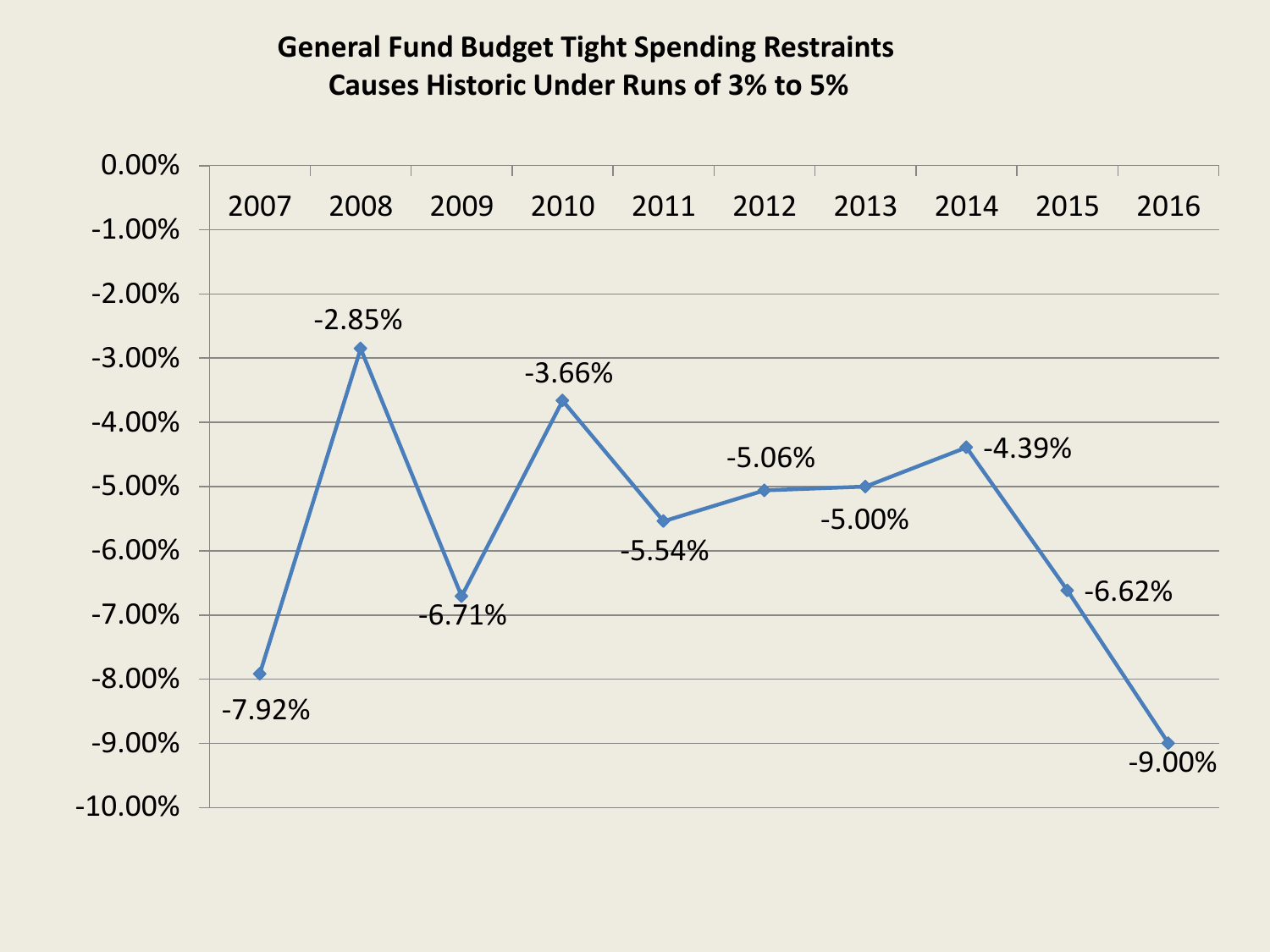#### **2017 General Fund Revenue YTD % Received**

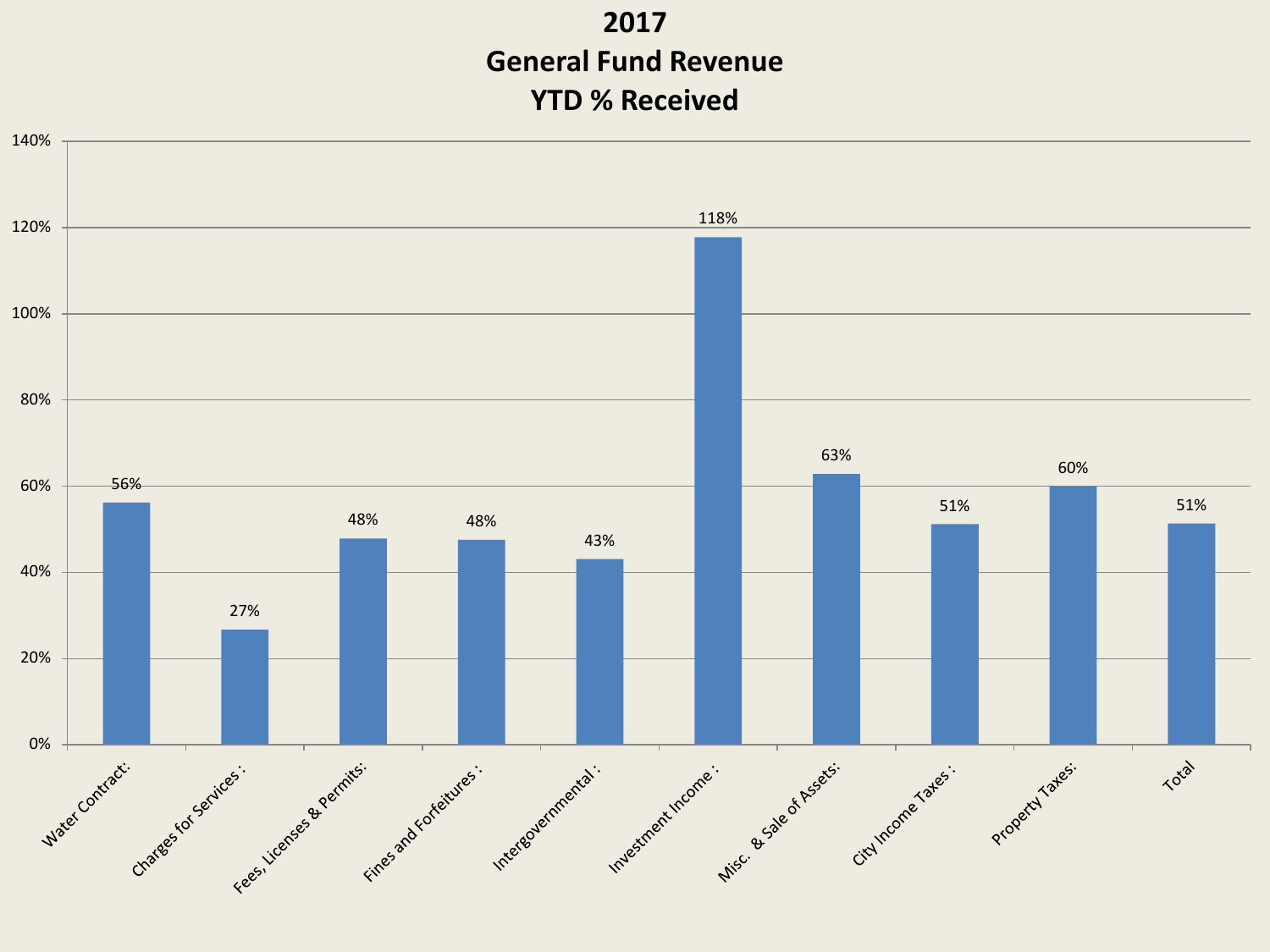## **City Income Tax Receipts \$ Millions**

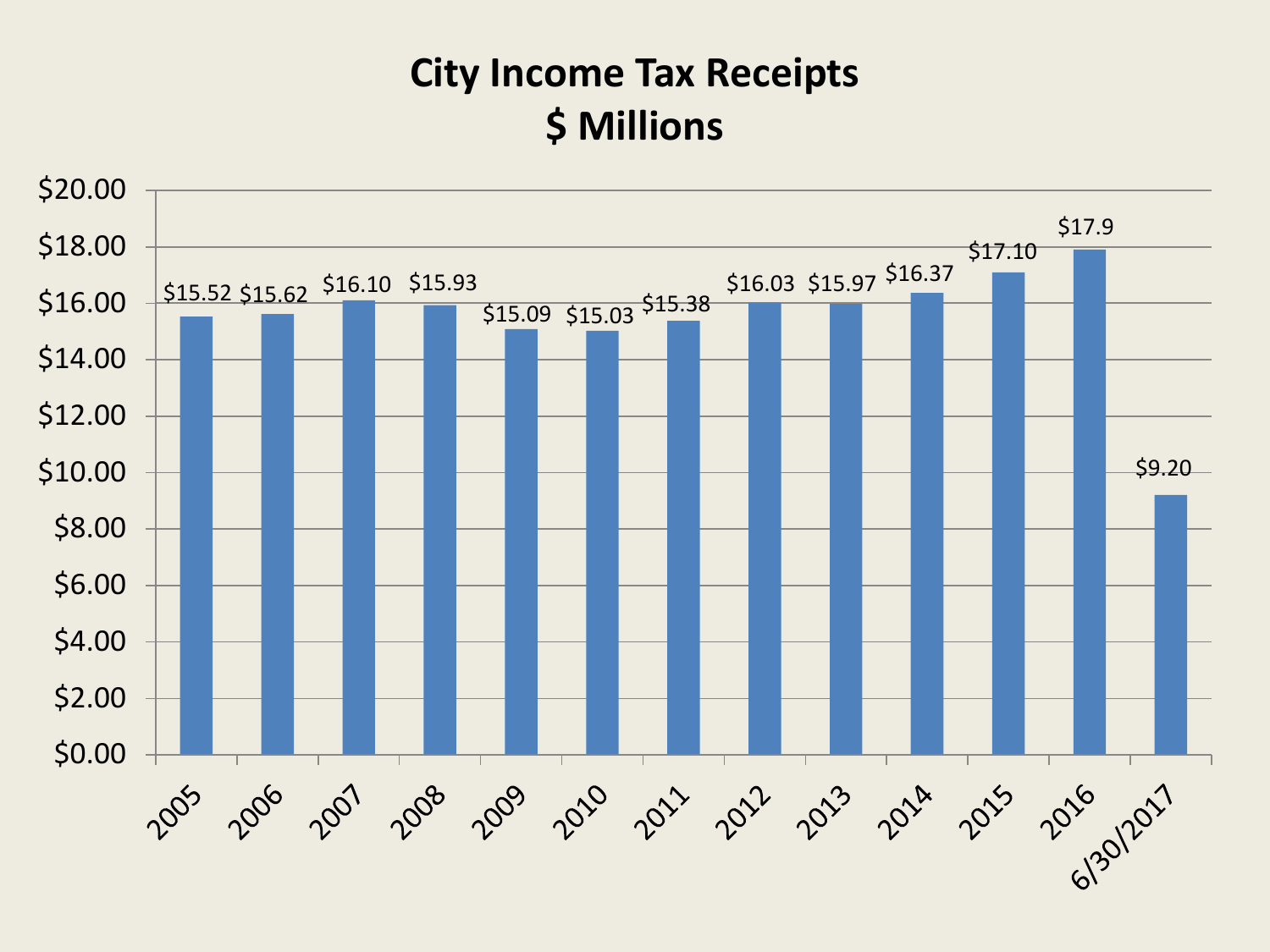#### **Manpower History**

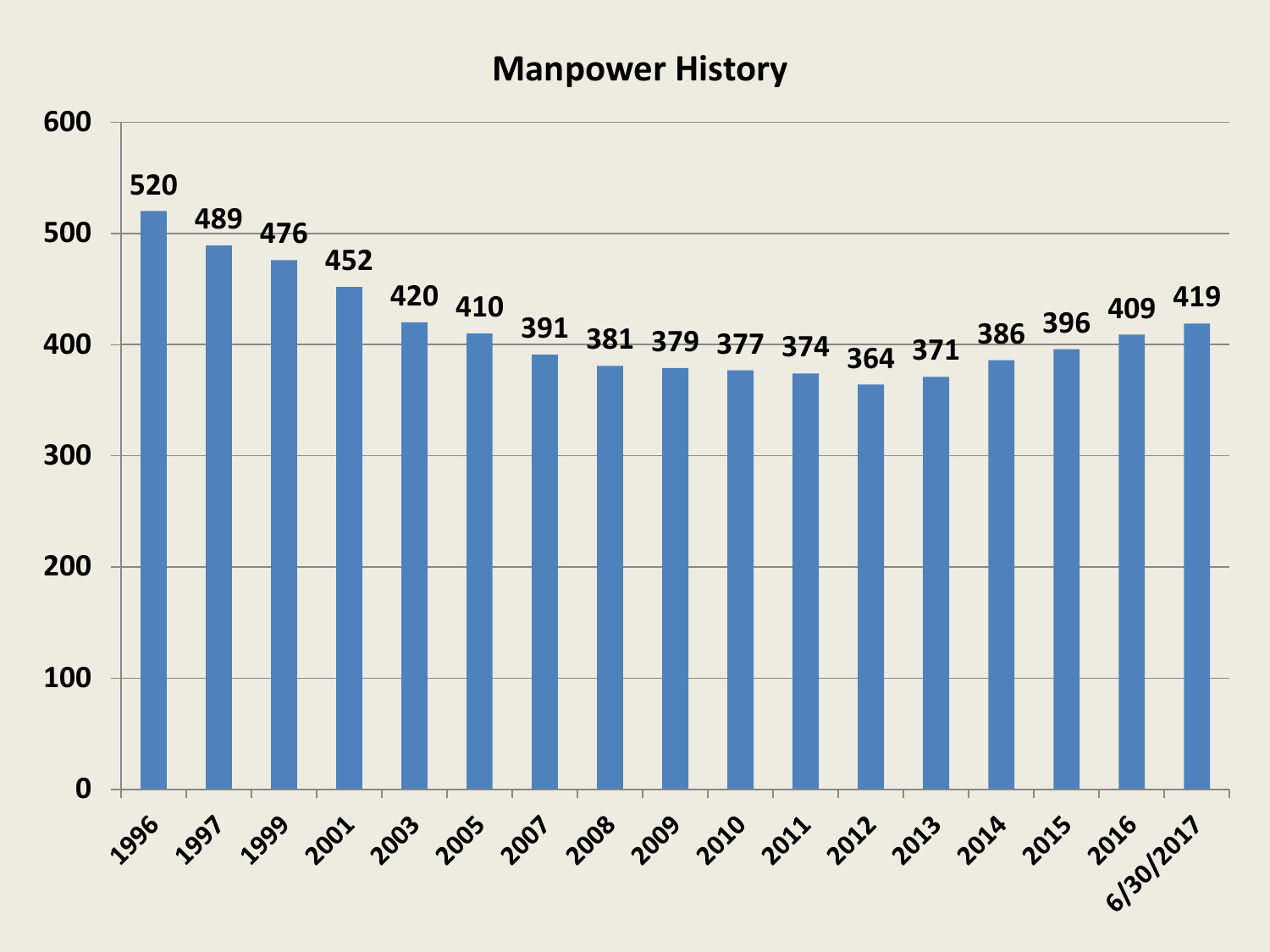#### **General Fund Year End Cash Balance \$ Millions**

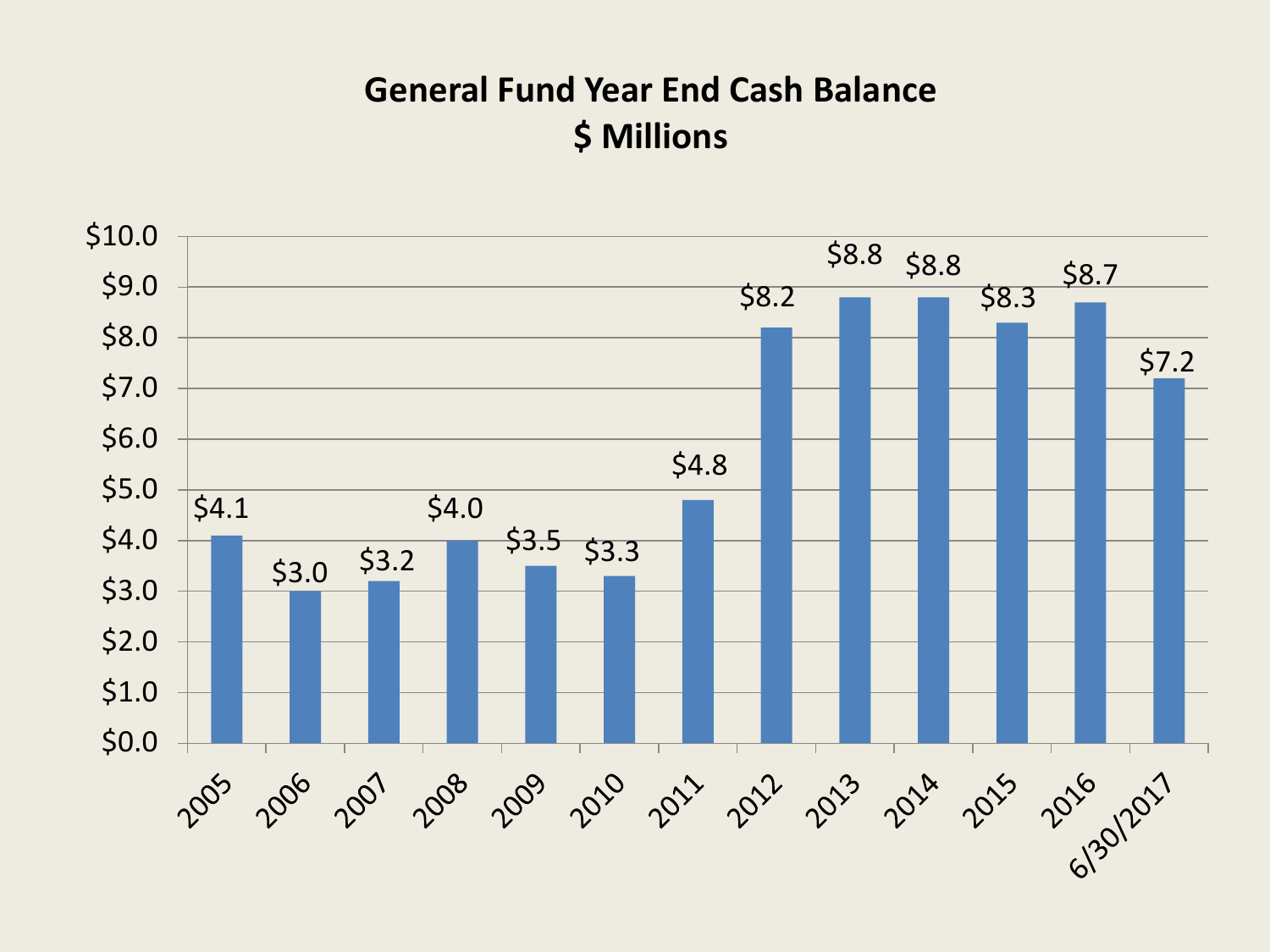|                                                                                            | 2017          | 1st Half       | <b>%of Total</b> | % Spent             |  |  |
|--------------------------------------------------------------------------------------------|---------------|----------------|------------------|---------------------|--|--|
| <b>General Fund</b>                                                                        | <b>Budget</b> | Expend.        | <b>Budget</b>    | <b>Year to Date</b> |  |  |
|                                                                                            |               |                |                  |                     |  |  |
| <b>Police</b>                                                                              | 10,167,193    | 4,885,027      | 27%              | 48%                 |  |  |
| <b>Fire</b>                                                                                | 9,859,508     | 4,233,231      | 26%              | 43%                 |  |  |
| Legal/Court                                                                                | 4,275,295     | 1,979,090      | 12%              | 46%                 |  |  |
| <b>Subtotal A</b>                                                                          | 24,301,996    | 11,097,348     | 65%              | 46%                 |  |  |
|                                                                                            |               |                |                  |                     |  |  |
| <b>Public Works Admin Area</b>                                                             | 6,557,579     | 2,474,627      | 18%              | 38%                 |  |  |
| <b>Miscellaneous Accounts</b>                                                              | 3,004,269     | 1,799,256      | 8%               | 60%                 |  |  |
| Contingency                                                                                | 142,264       | 65,488         | $0\%$            | 46%                 |  |  |
| Mayor/Finance/HR/Econ Develop                                                              | 1,185,333     | 577,226        | 3%               | 49%                 |  |  |
| <b>Tax Dept and Refunds</b>                                                                | 1,289,921     | 849,815        | 3%               | 66%                 |  |  |
| <b>Council/Audit/Civil Service</b>                                                         | 792,307       | 377,394        | 2%               | 48%                 |  |  |
| Subtotal B                                                                                 | 12,971,673    | 6,143,806      | 35%              | 47%                 |  |  |
|                                                                                            |               |                |                  |                     |  |  |
| <b>Capital Reserve *</b>                                                                   | 16,914        | 0              | $0\%$            | $0\%$               |  |  |
| Subtotal C                                                                                 | 16,914        | $\overline{0}$ | $0\%$            |                     |  |  |
|                                                                                            |               |                |                  |                     |  |  |
| <b>Totals</b>                                                                              | 37,290,583    | 17,241,154     | 100%             | 46%                 |  |  |
|                                                                                            |               |                |                  |                     |  |  |
| * Original Capital Reserve Budget was \$200,000.00 and as capital project are approved     |               |                |                  |                     |  |  |
| Reserve Budget is transferred to General Fund Department Capital Budgets. Have transferred |               |                |                  |                     |  |  |
| approximately \$183,000.00                                                                 |               |                |                  |                     |  |  |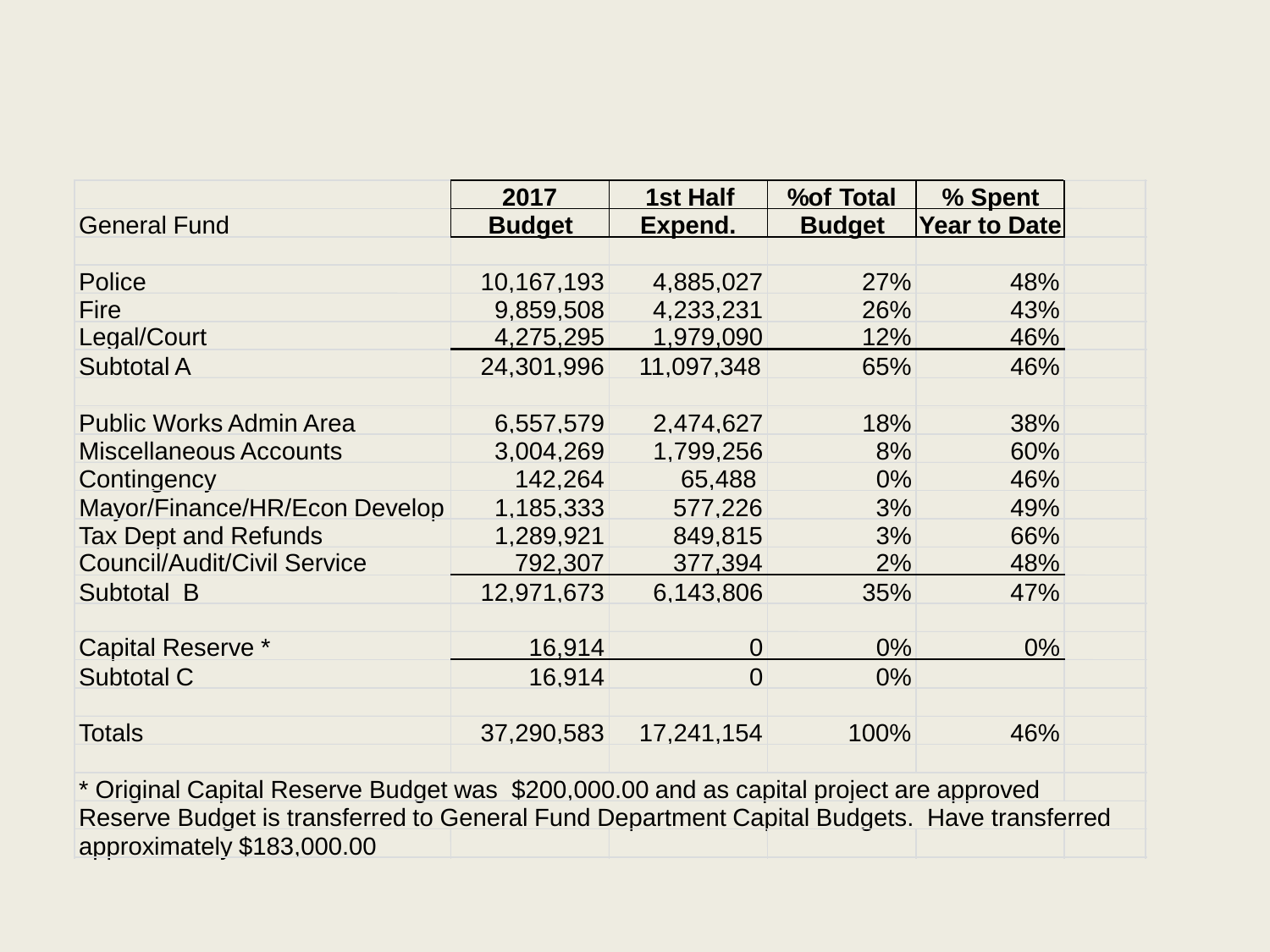## **1st Half 2017 Spending General Fund**

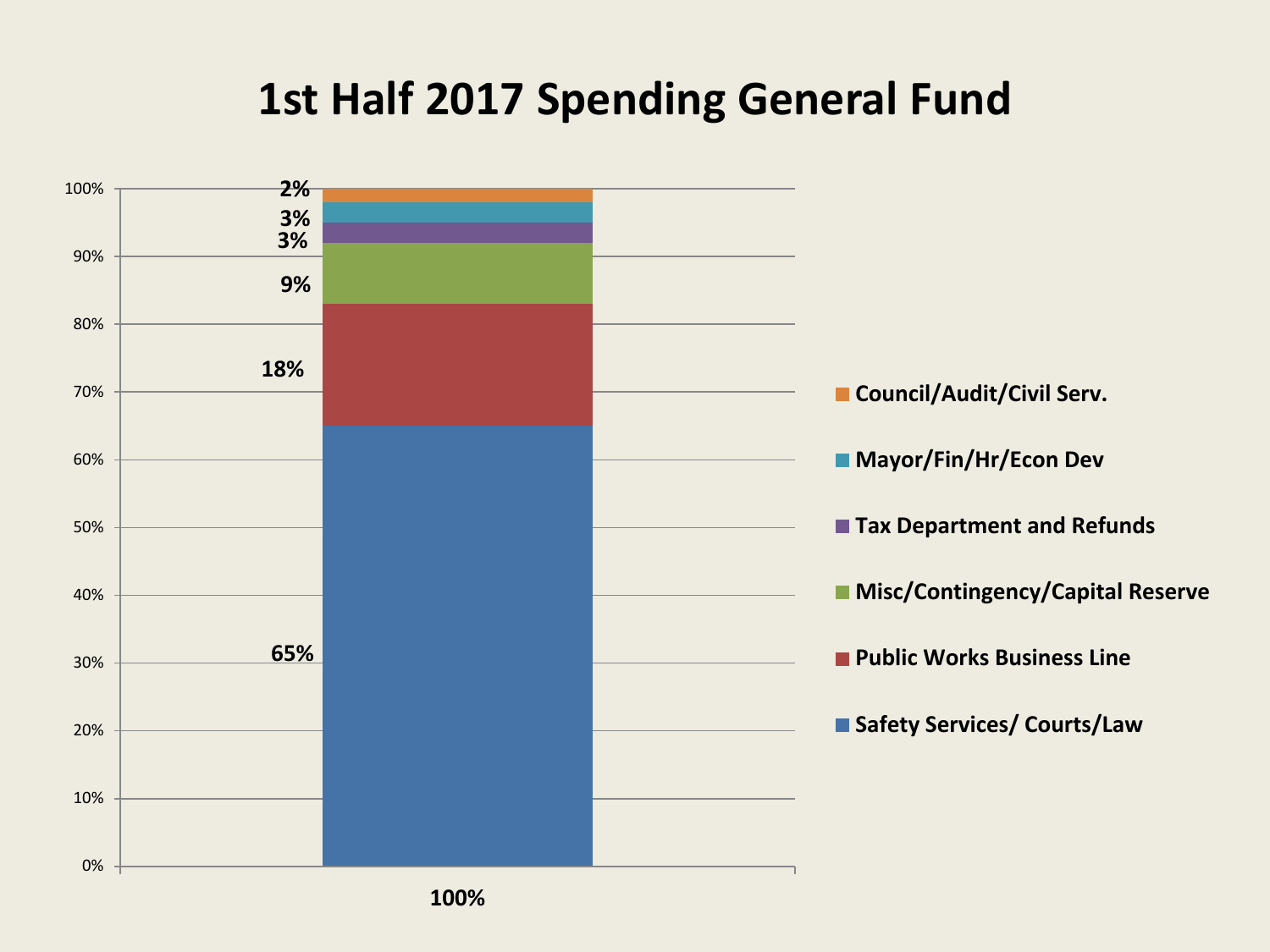## **1st Half General Fund 2017 Mid Year Status \$ Millions**

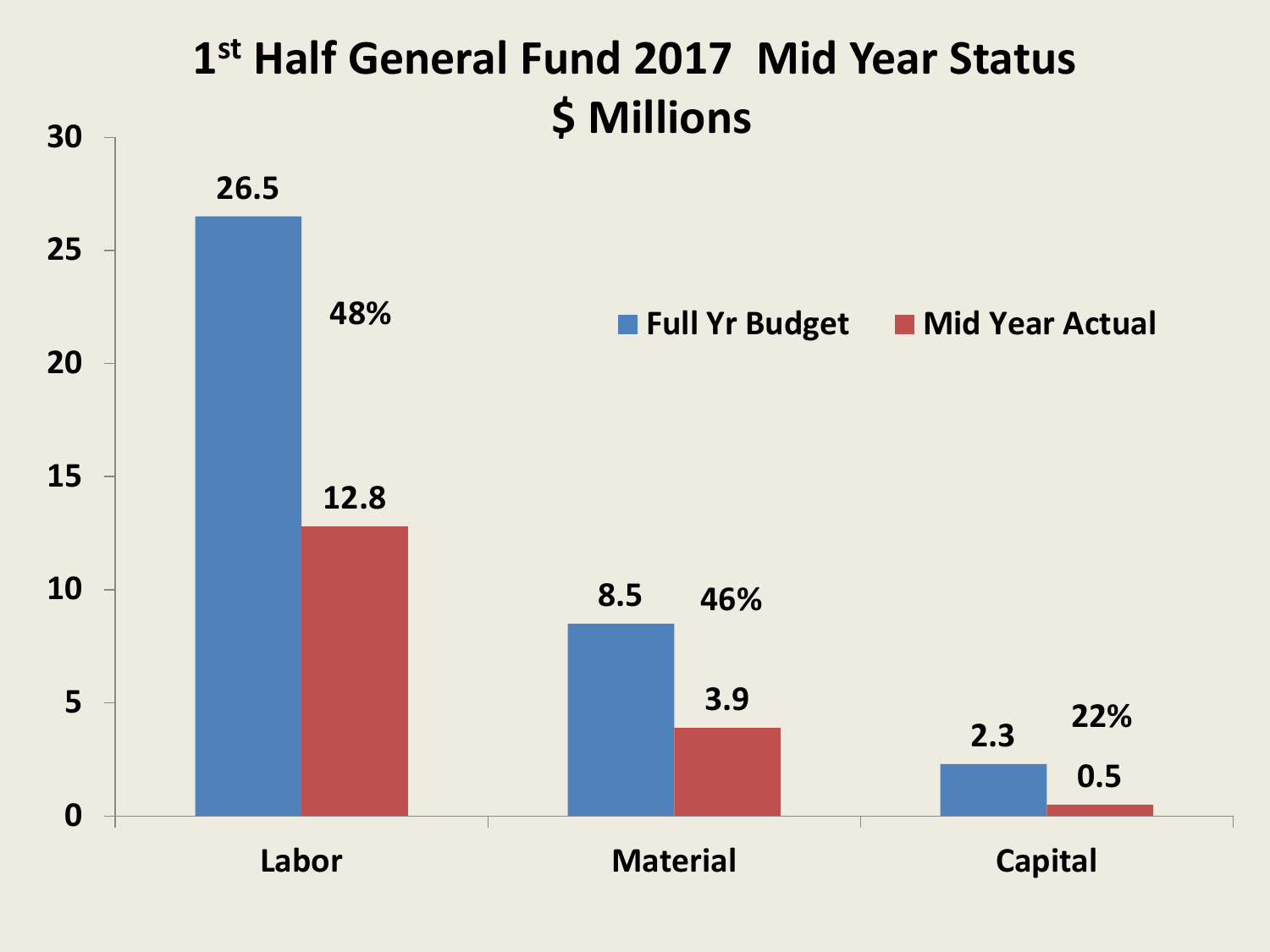# Safety Service 2017 Mid Year Status

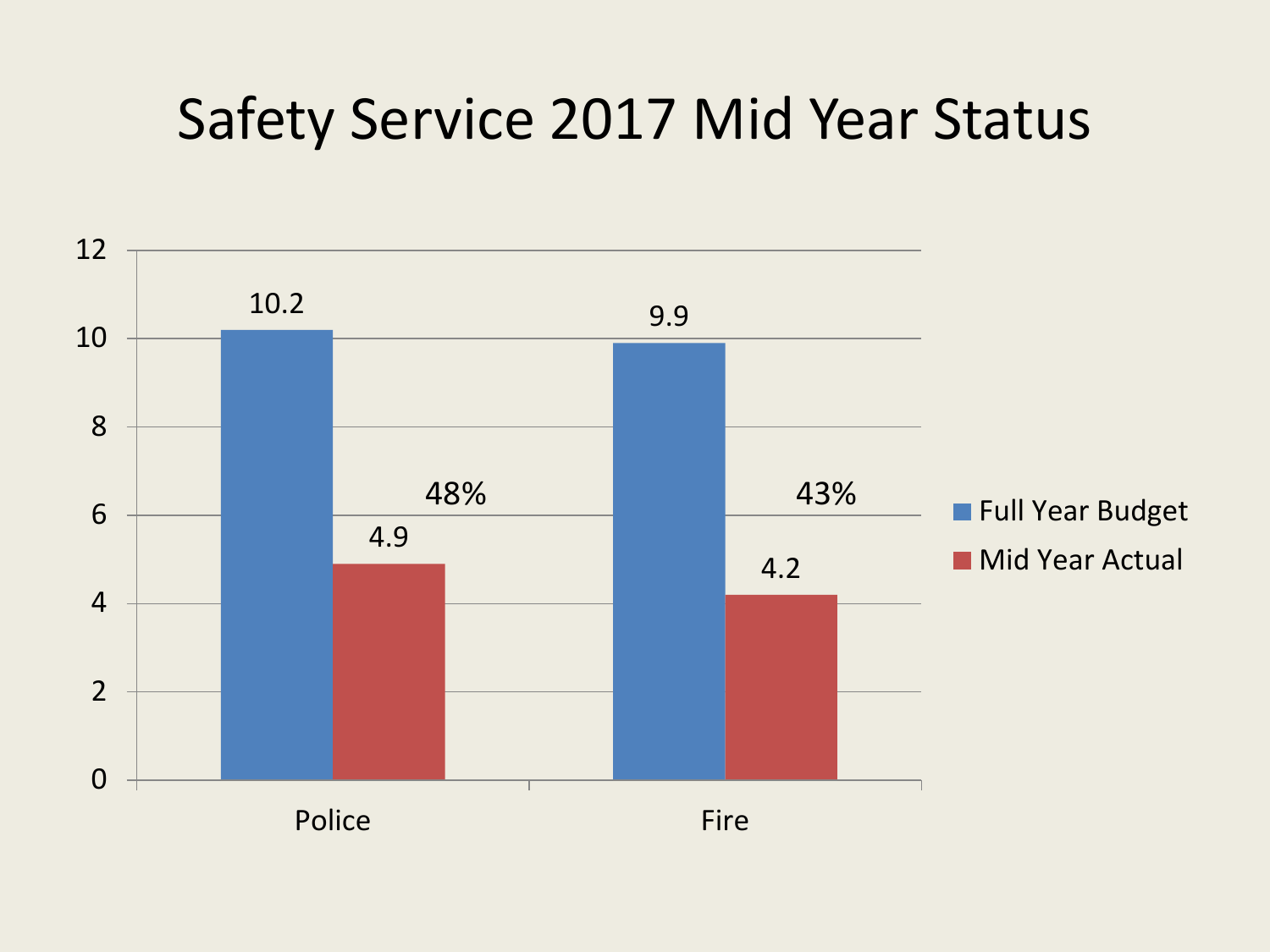# Safety Service 2017

#### **Safety Service Overtime \$ Thousands**

#### 550 350 226 115 0 100 200 300 400 500 600 Police Fire **Full Year** Budget Mid Year Actual 41% 33%

### **Safety Service Manpower**

|                     | <b>Budget</b> | 6/30/2017<br><b>Actual</b> |
|---------------------|---------------|----------------------------|
| Fire - Uniform      | 76            | 74                         |
| Fire Dept - Total   | 77            | 75                         |
|                     |               |                            |
| Police - Uniform    | 79            | 79                         |
| Police Dept - Total | 102           | 100                        |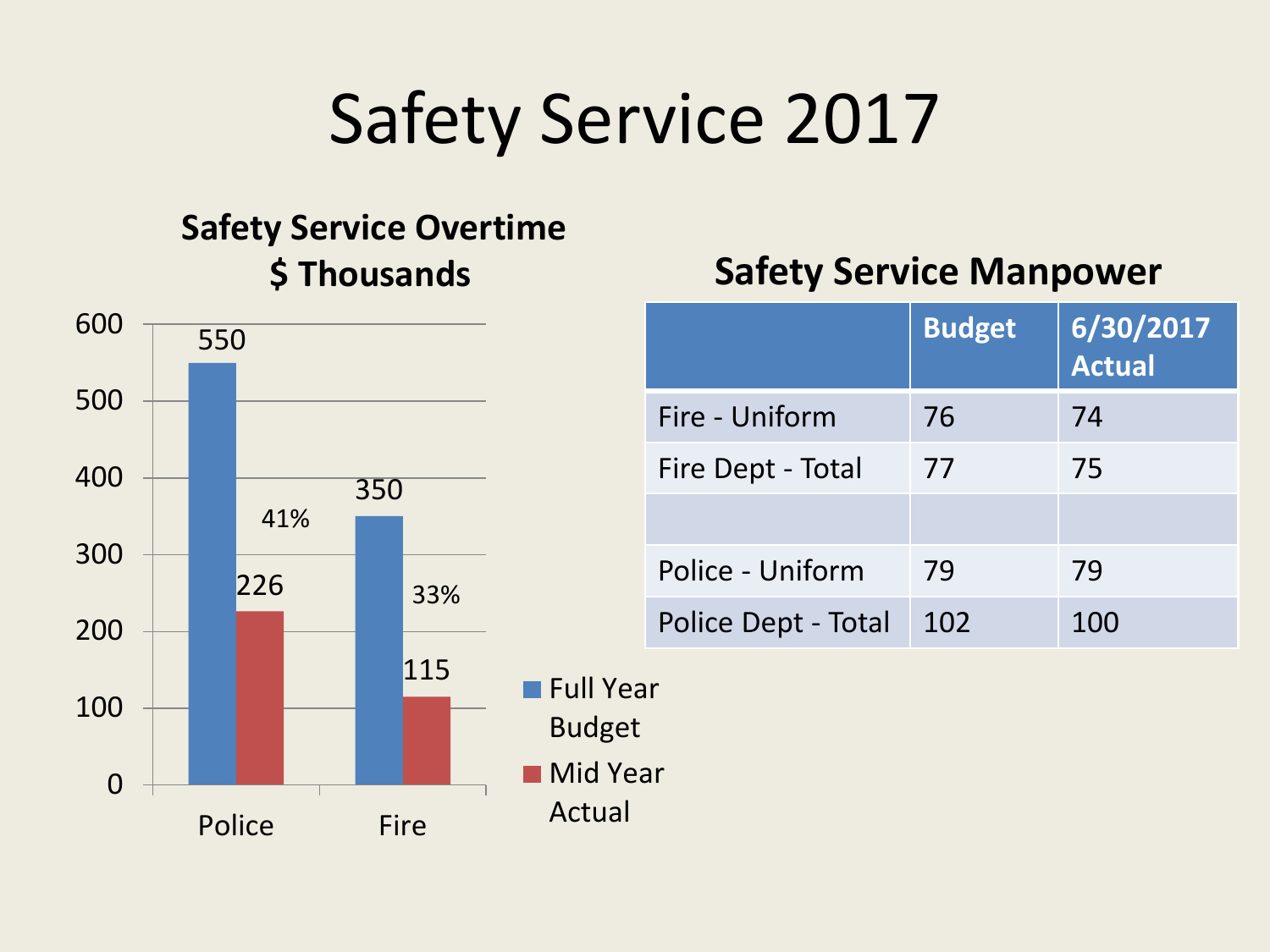## **1st Half 2017 Spending Public Works Business Line**

|                              | 2017          | <b>1st Half</b> | % Spend    |
|------------------------------|---------------|-----------------|------------|
|                              | <b>Budget</b> | <b>Expend</b>   | <b>YTD</b> |
| <b>Public Works</b>          | 371,993       | 191,308         | 51%        |
| <b>Engineering</b>           | 1,014,699     | 366,127         | 36%        |
| <b>Hall of Justice</b>       | 749,109       | 291,440         | 39%        |
| <b>Municipal Building</b>    | 458,459       | 59,478          | 13%        |
| <b>Building &amp; Zoning</b> | 708,178       | 338,782         | 48%        |
| <b>Recreation</b>            | 268,149       | 72,680          | 27%        |
| <b>Parks</b>                 | 1,399,524     | 571,542         | 41%        |
| Pool                         | 76,704        | 10,825          | 14%        |
| <b>Streets</b>               | 1,510,764     | 572,446         | 38%        |
| <b>Subtotal PW Bus Line</b>  | 6,557,579     | 2,474,627       | 38%        |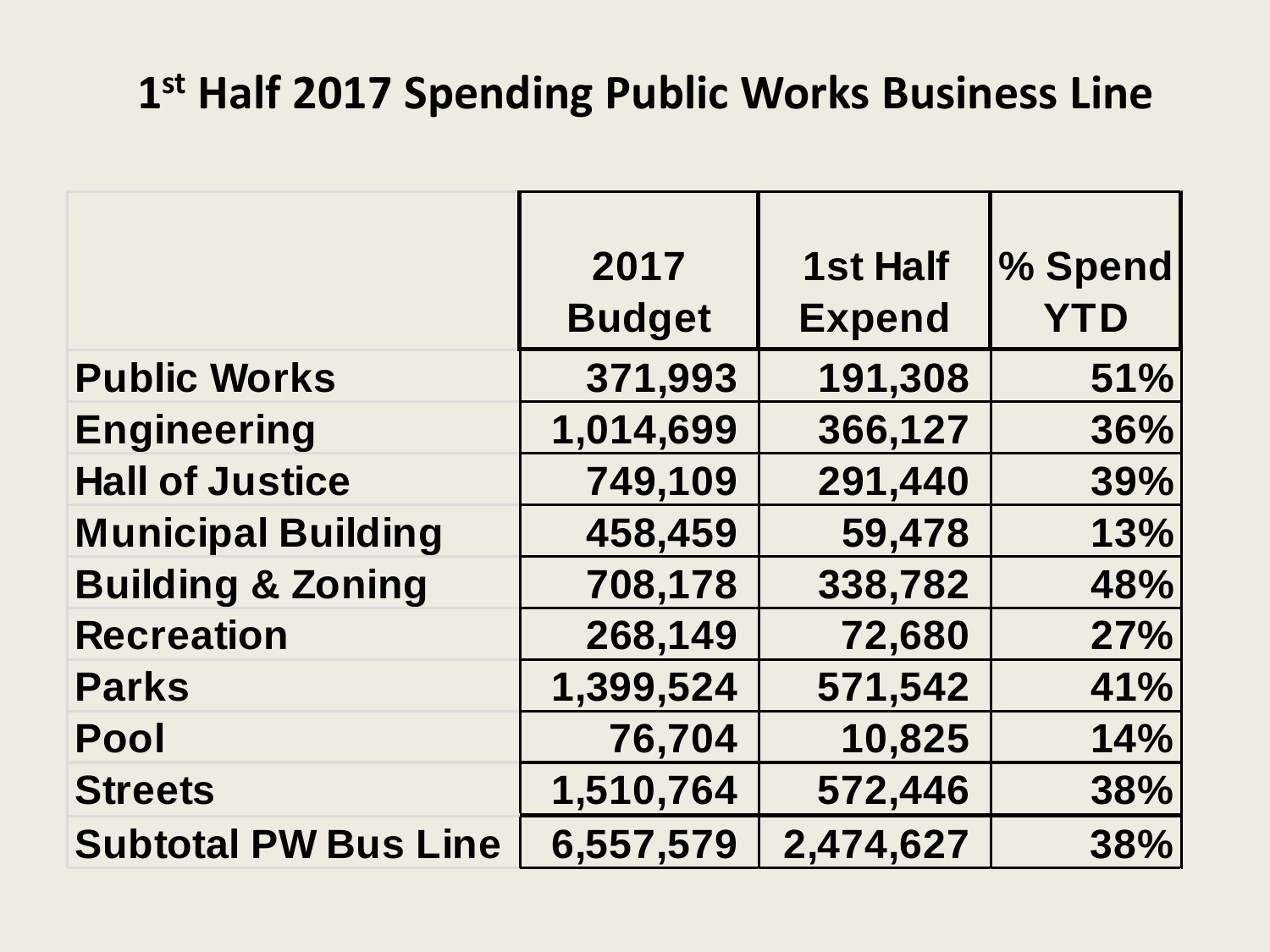#### **1st Half 2016 Spending Public Works Business Line**

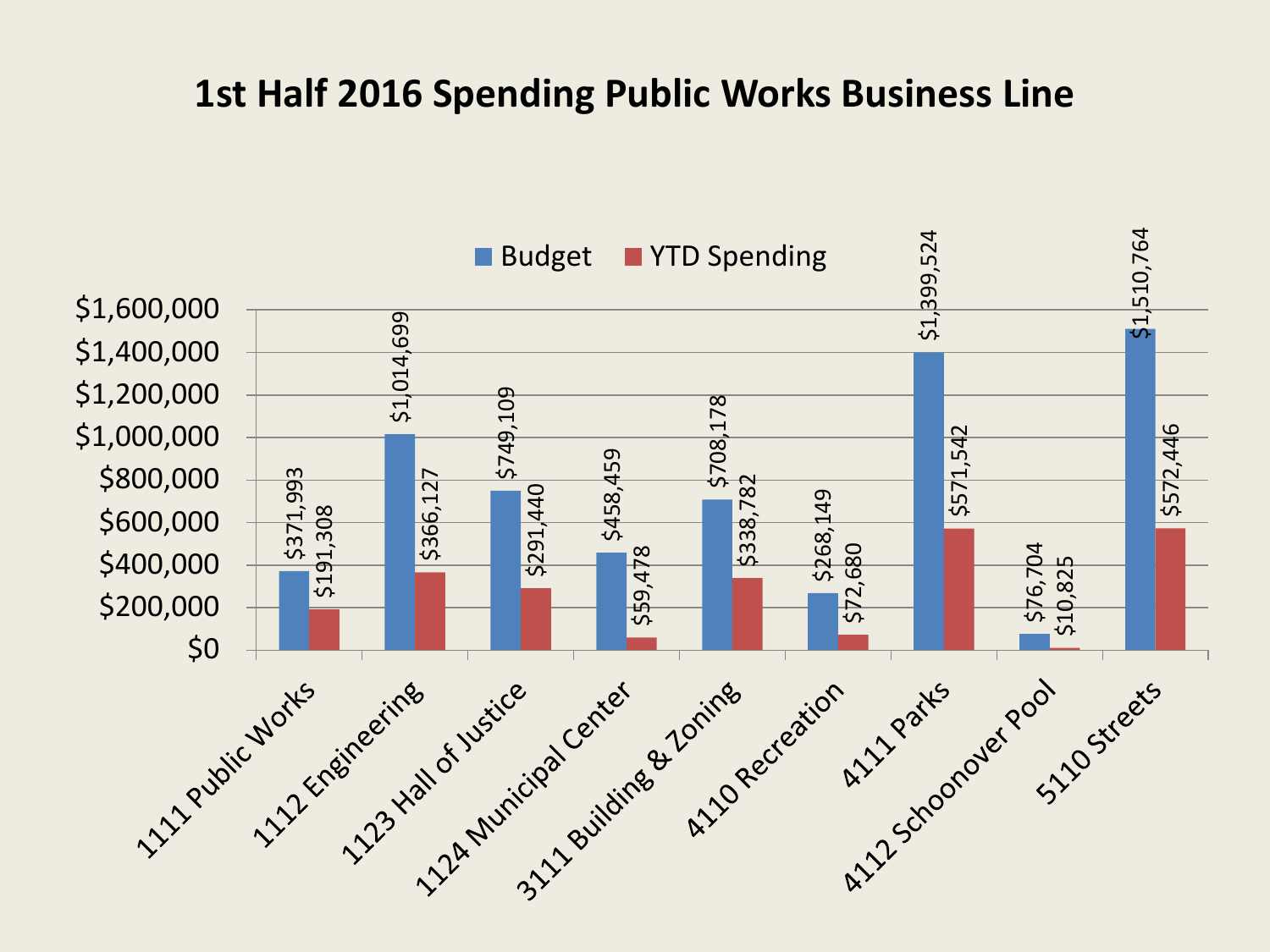### **1st Half 2017 Spending Other Areas**

|                                   | 2017          | <b>1st Half</b> | % Spent             |
|-----------------------------------|---------------|-----------------|---------------------|
|                                   | <b>Budget</b> | Expend.         | <b>Year to Date</b> |
| Misc/Contingency/Capital          | 3,146,533     | 1,864,744       | 59%                 |
| <b>Tax Department and Refunds</b> | 1,289,921     | 849,815         | 66%                 |
| Mayor/Fin/Hr/Econ Dev             | 1,185,333     | 577,226         | 49%                 |
| Council/Audit/Civil Serv.         | 792,307       | 377,394         | 48%                 |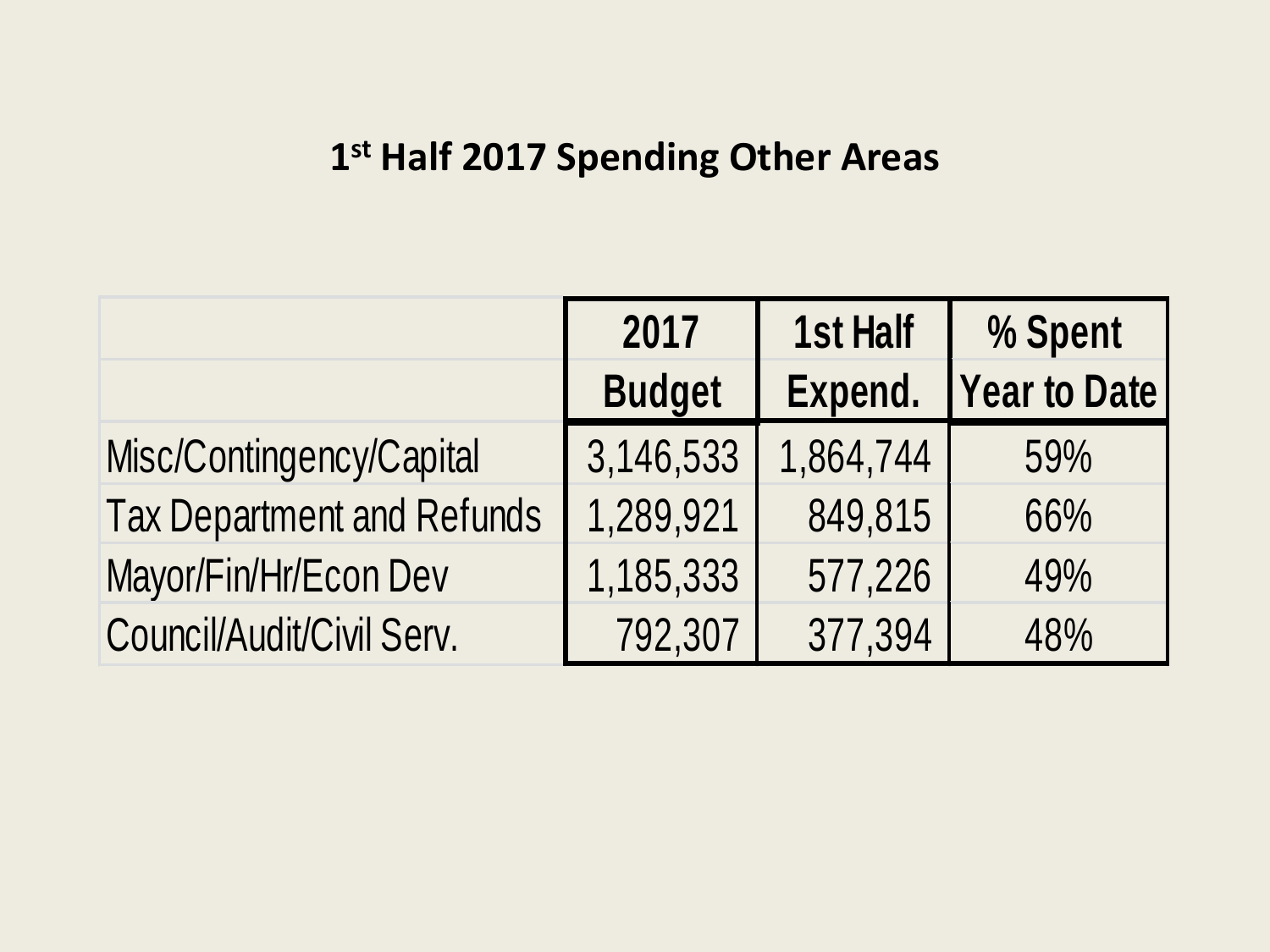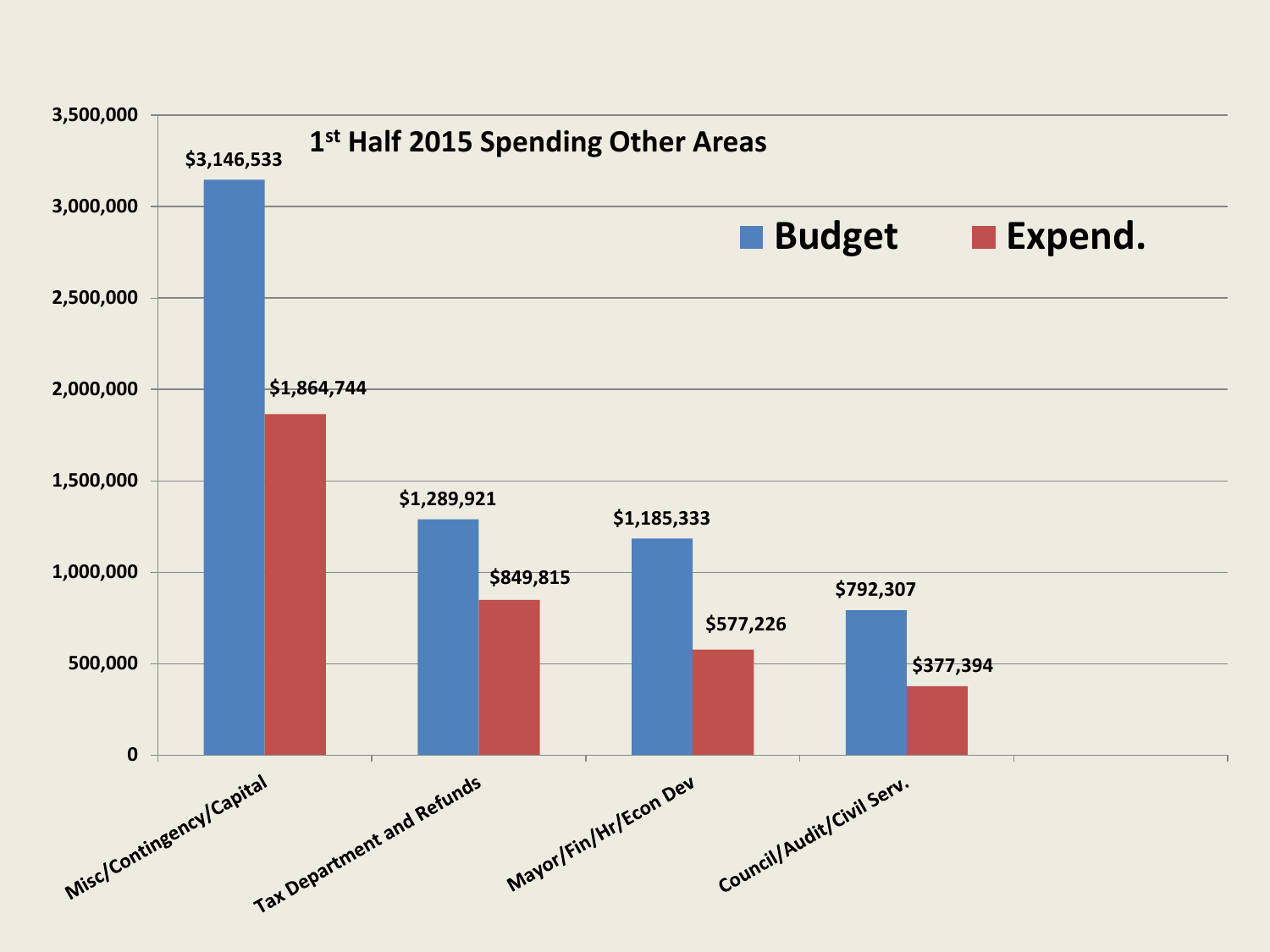# Enterprise Fund Budgets Mid Year 2017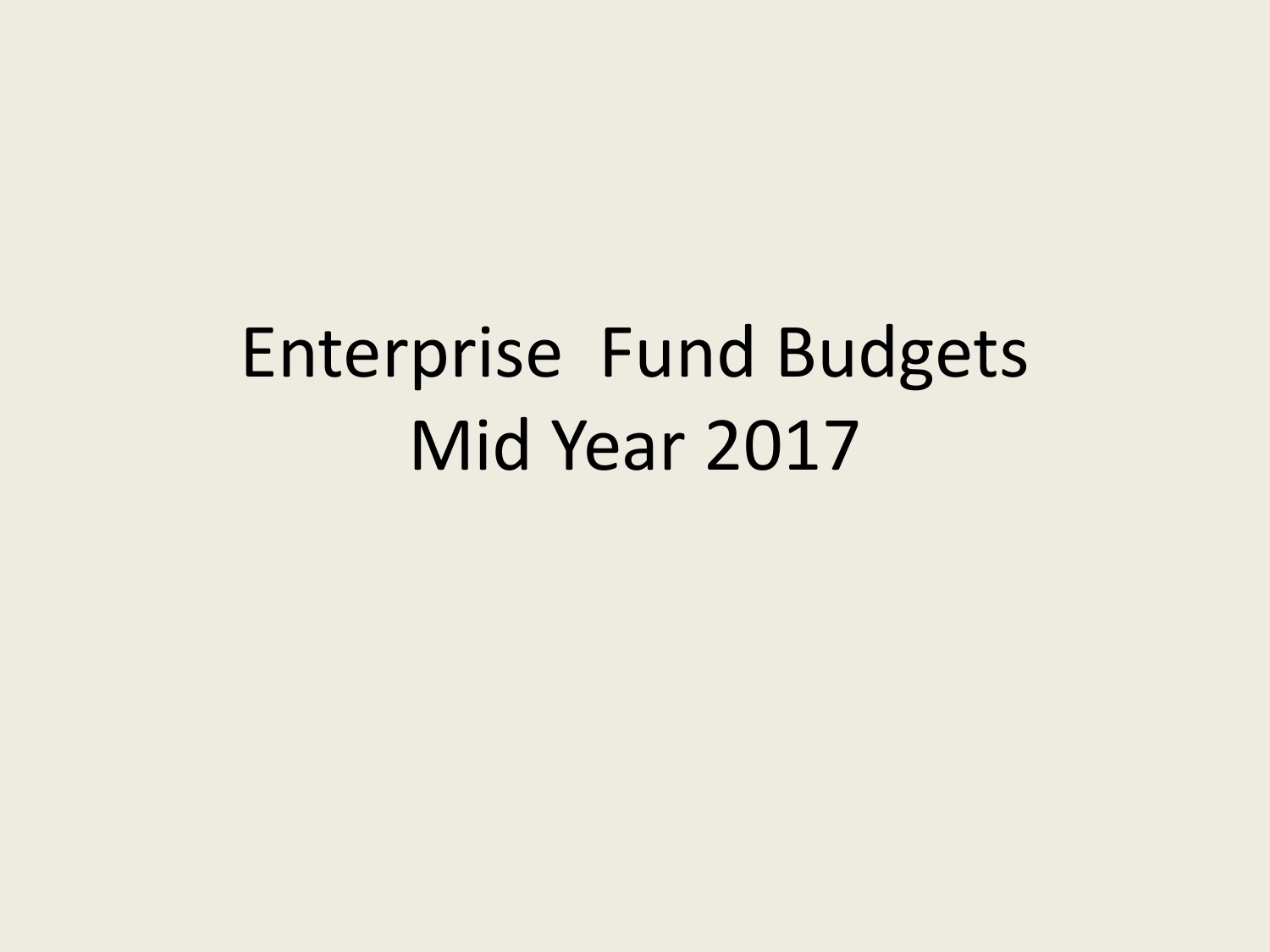### **Water Fund 2017 Mid Year Status \$Millions Cash Balance 2.2 Million**

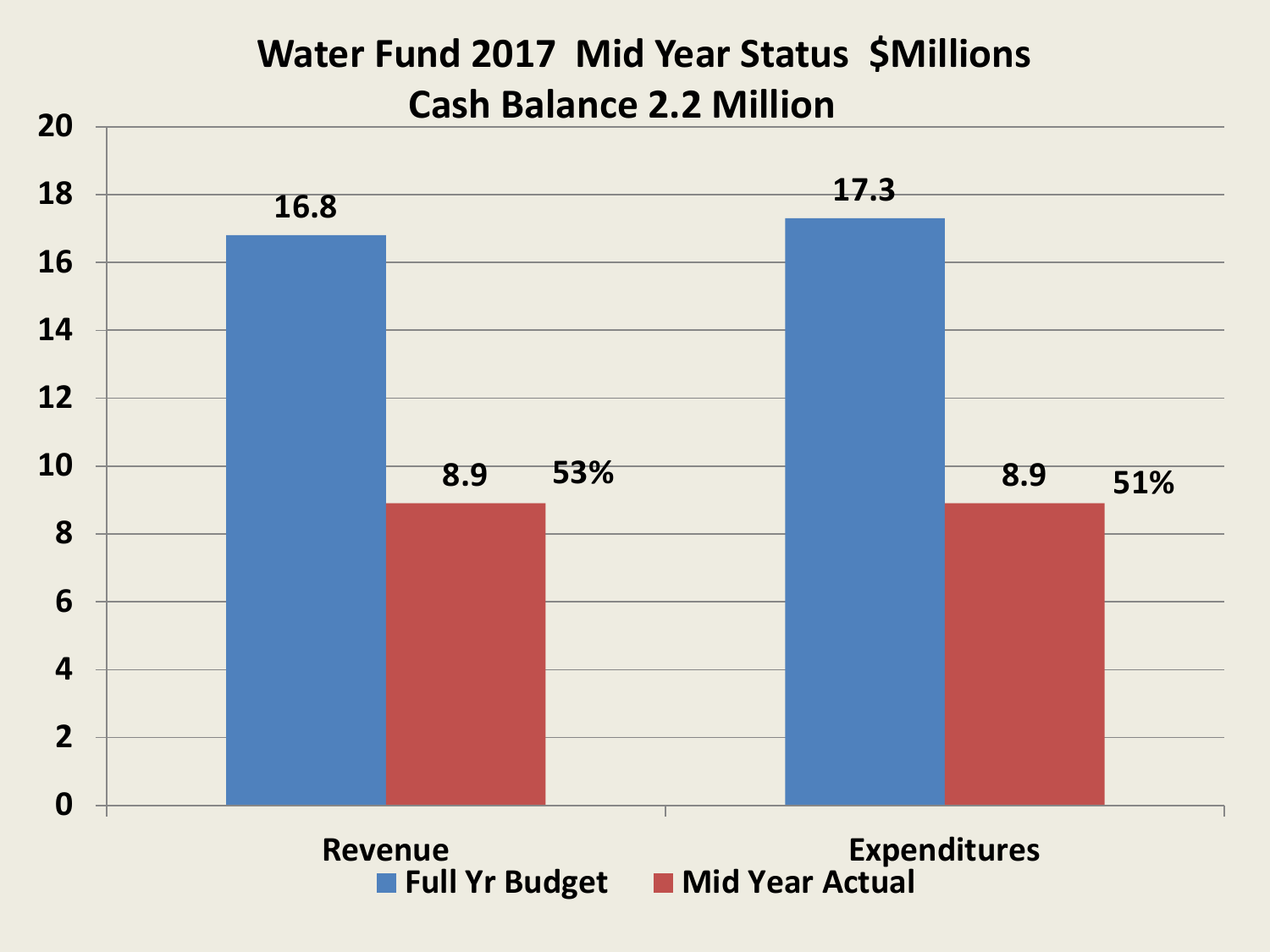#### **Sewer Fund 2017 Mid Year Status \$Millions Cash Balance is 1.5 Million**

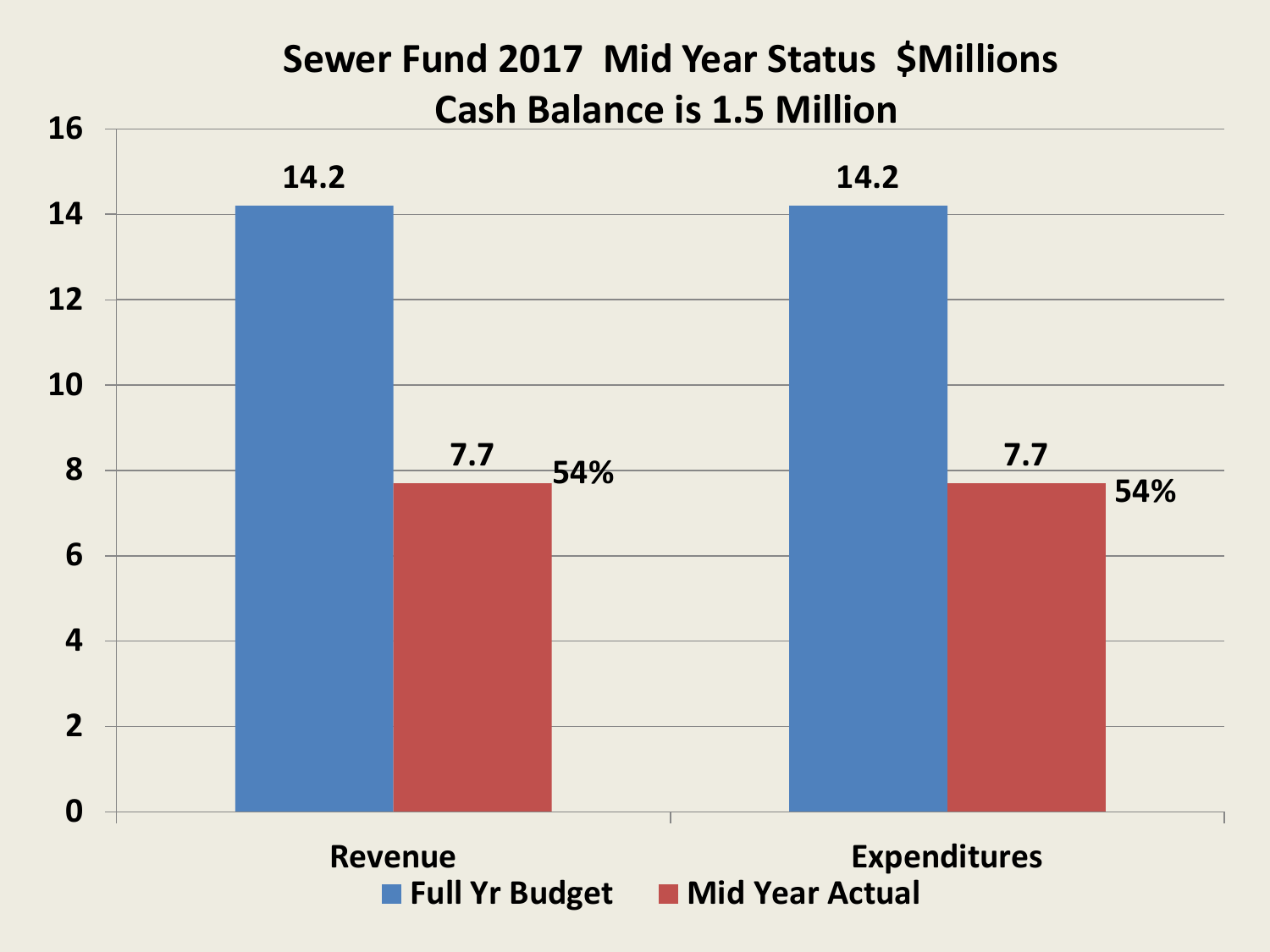### **Garbage and Refuse Fund 2017 Mid Year Status \$Millions Cash Balance is 1.6 Million**